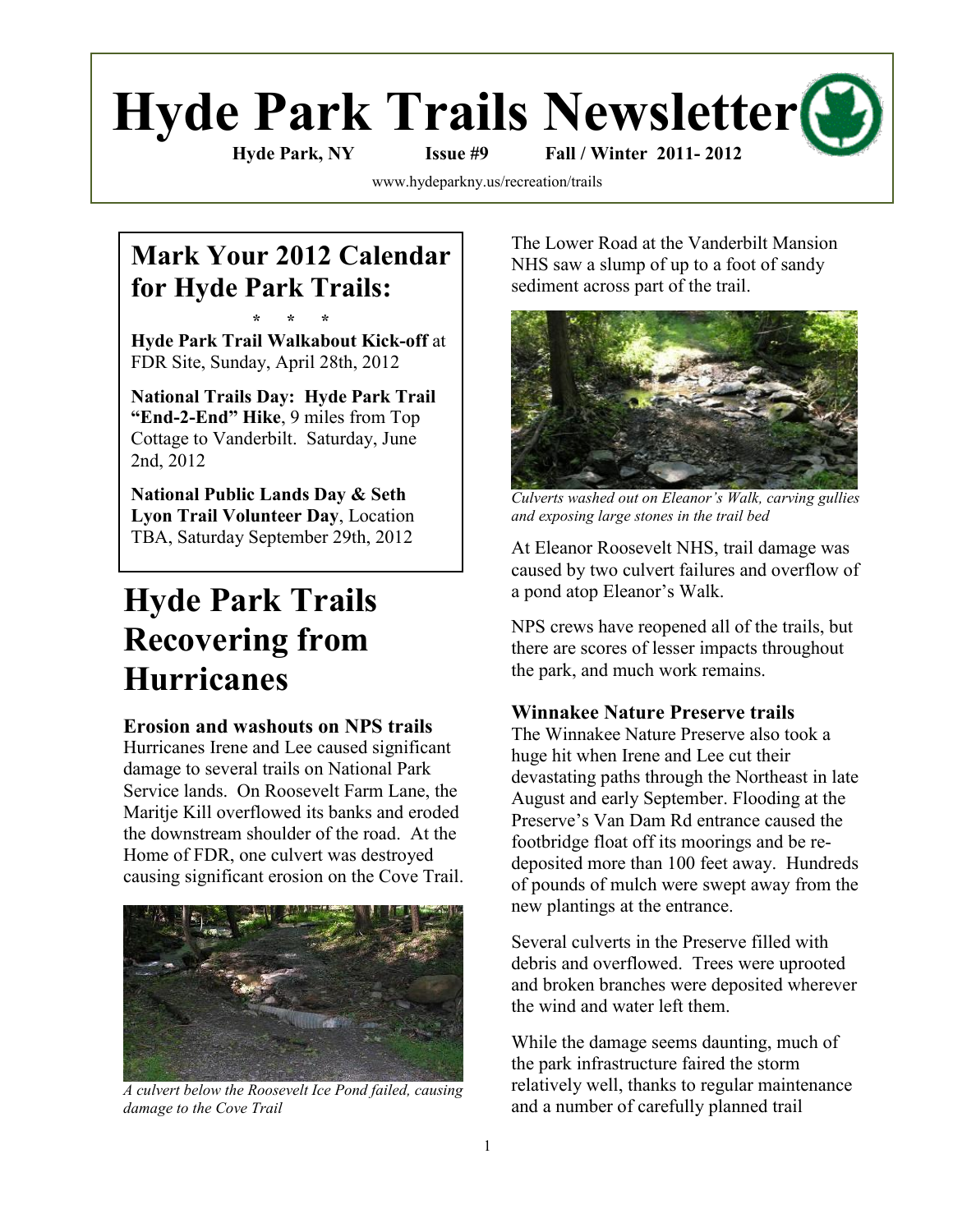projects completed a year ago, when the 2010 Seth Lyon Trail Volunteer Day was held at the Preserve.

The bridge was lifted back into place, and trails have been cleared for safe passage. Work is now underway on a number of restoration projects. But washouts remain, and there is still work to be done. If you would like to lend a hand, please call Winnakee Land Trust at 845-876-4213.

#### \* \* \* **National Public Lands / Seth Lyon Trail Volunteer Day at Hackett Hill**

This year, National Public Lands Day fell on Saturday, Sept. 24th. Nationwide, this is a day of volunteer service on our public lands. While most focus on federal lands (National Parks and National Forests), in Hyde Park we include *all* lands that host Hyde Park Trails. We do this to honor the life and work of our lost friend and trail volunteer Seth Lyon.



*More than thirty volunteers fought hordes of mosquitoes to help re-mark, repair and improve Hackett Hill trails* 

For us, National Public Lands Day is also Seth Lyon Trail Volunteer Day. Seth was an avid hiker, a trail builder/ maintainer on the Appalachian Trail and an active member of the Ralph"s Peak Hikers Cabin Volunteer Club. But he also found time to adopt a Hyde Park trail and edit our newsletter. He believed in our system of community trails, where ALL trails are created equal, and people are actively encouraged to get out and hike them, for the multitude of benefits they provide. And judging from the many e-mails he sent us

about trail maintenance needs, Seth walked ALL of Hyde Park"s trails.

We have a running joke that scheduling events for Hyde Park Trails really amounts to predicting storm days with near-perfect accuracy. It poured rain for days before our planned Sept. 24th work day. As the day drew near, the forecast improved only slightly, offering only a few hours without rain before resuming again around noon.

That morning, the rain lifted on schedule and thirty-three hardy volunteers turned out at the Hackett Hill Town Park picnic pavilion. The crew included a wonderful busload of Marist students, the RPH Cabin Volunteers Club, friends of Seth and his family, and our home team of Hyde Park Trail volunteers.

We were ready. Scenic Hudson, NPS and Town of Hyde Park had provided a complete array of trail tools. Generous sponsors had provided snacks and drinks to keep us fortified. And beginning weeks in advance, Jeremy Kane of Winnakee Land Trust had created GPS maps and a task list to guide us to our jobs and places.

The clouds of mosquitoes were also ready, but that"s a whole story in its own right. But miraculously, the rain held off all day, defying the gloomy forecast.

The work party began. We repositioned and replaced trail signs, dug in new signposts, built a new section of sidehill trail on the Gorilla



Rock trail (see photo at left), removed old plastic trail blazes and refreshed painted blazes, repaired the rope guiderail along the sensory trail, removed two hazard trees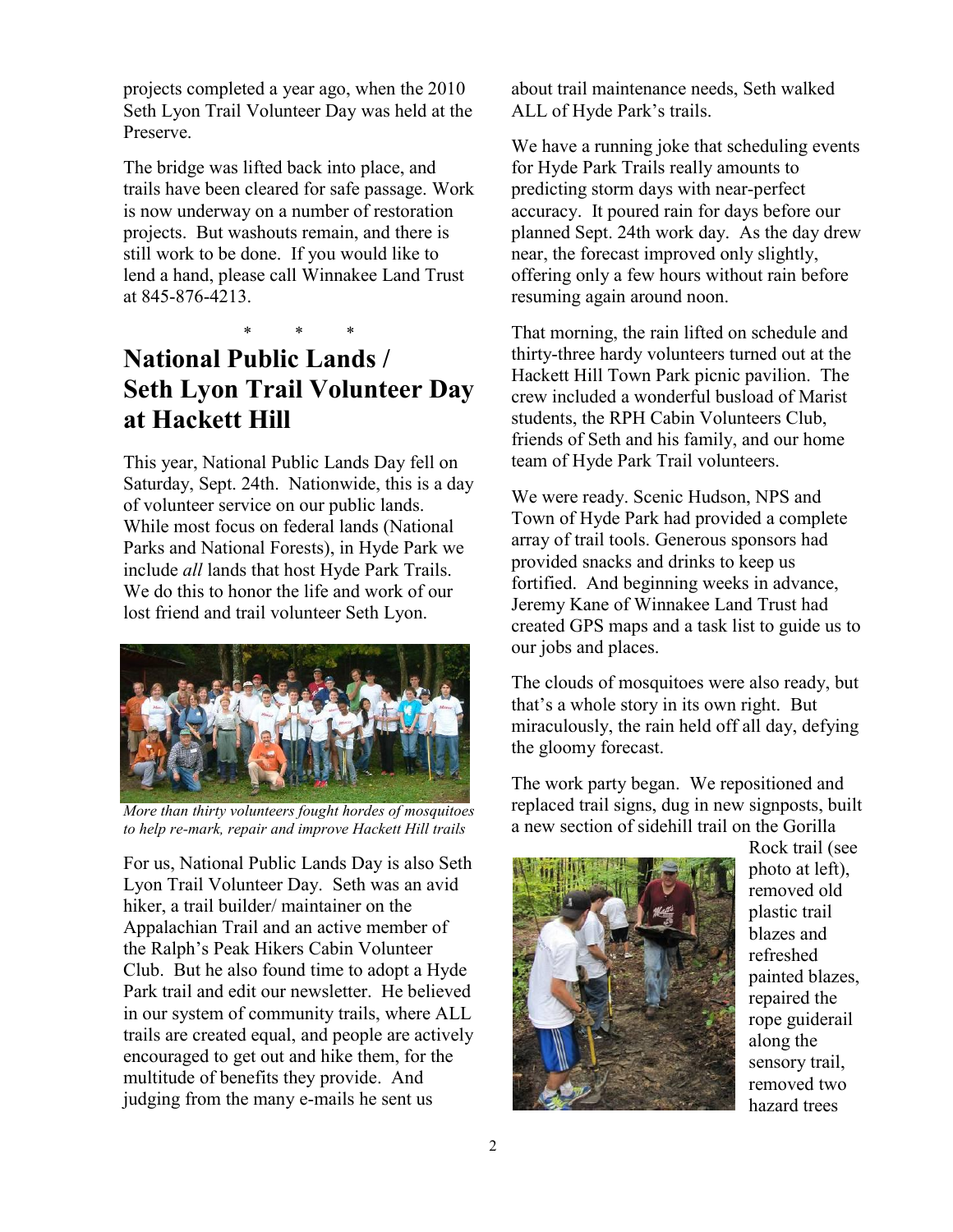from a section of trail and re-decked the Forest Loop Trail swamp board-walk. It was a VERY productive day, and except for the hordes of mosquitoes, it was great fun.



*Marist students helped refresh painted trail blazes*



*The RPH Cabin Volunteers loaned their Appalachian Trail -style hard work and expertise to re-deck the boardwalk on the Forest Loop (green) trail*



*Community Service Volunteers from Marist College bring in the tools at the end of the day*

**Thanks to everyone who helped out on that day! We hope to see you again next year!**

**THANKS to our sponsors** who donated refreshments to fuel the trail volunteer day: fresh apples from *Terhune Orchards* in Salt Point; granola bars and cider from *Stop & Shop of Hyde Park*; cheese from *Cabot Creamery*; donuts from *Dunkin Donuts*; and juice from *Stewarts Shops* and *Winnakee Land Trust.*  And last but far from least: Thanks to

*Williams Lumber* for helping us with muchneeded building materials.

\* \* \*

#### **Boy Scout Troop 86 Goes All Out**



We ran out of space in our last newsletter, but we want to congratulate *Boy Scout Troop 86*. They hiked all 11 listed Hyde Park Trails last year, and each won our fifth anniversary collection of five Walkabout trail patches!

\* \* \*

#### **It's that time of year: Please remember your friend, the trail tool**

If you own trail tools (this includes yard tools, too!), remember to clean them before putting them away for the winter. We're talking about loppers, shovels, garden rakes, mattocks, McLeods or whatever. Check for broken tools and for rust. For added rust



protection, it's a good idea to rub them down with a light coat of WD-40, using a rag.

\* \* \* \* \*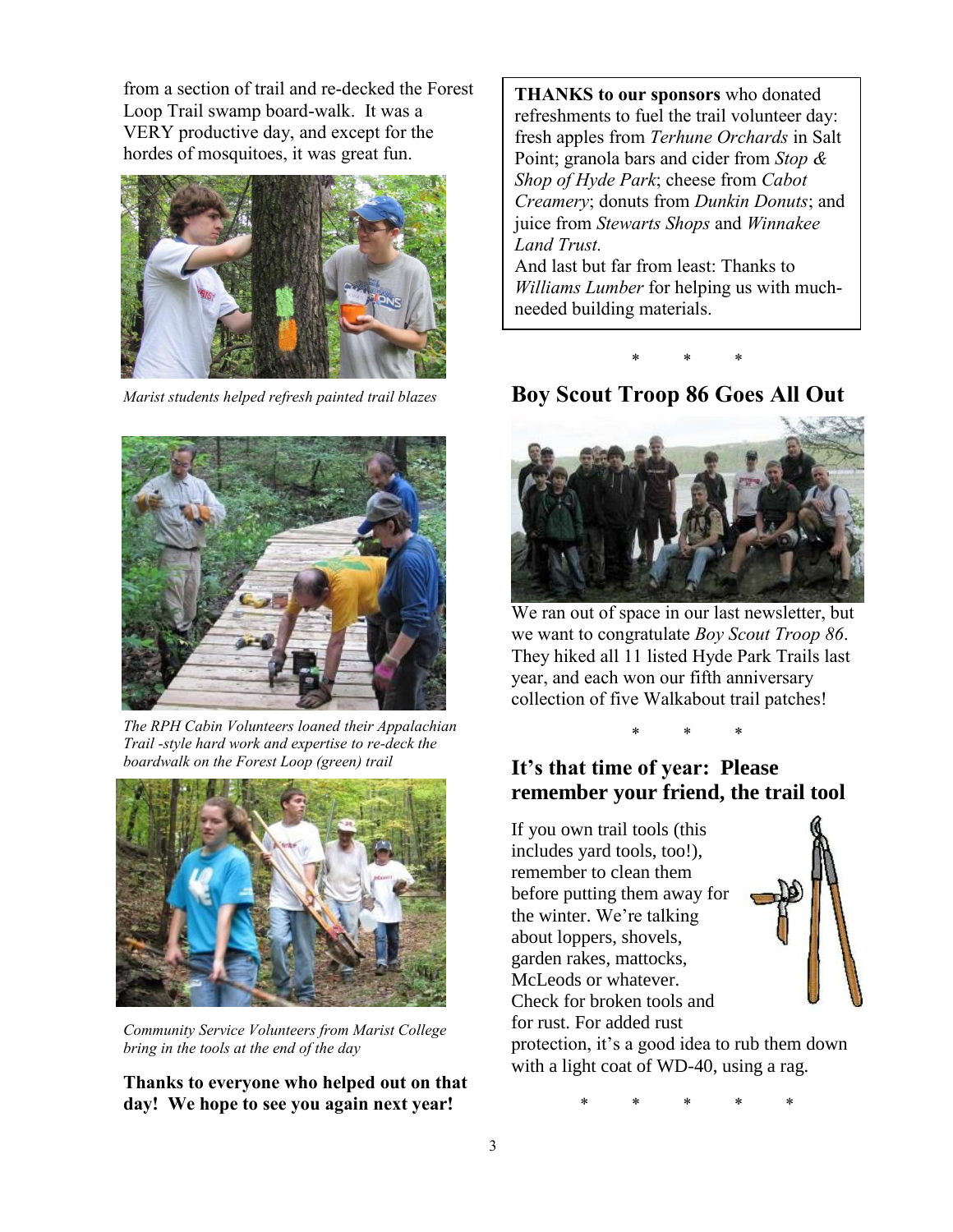#### **Notes on Newts - - and the Hyde Park Healthy Trails Walkabout**

Fall and winter are great times for trail

#### **The Little Newt**

*David McCord, American Poet, 1897-1997*

The little newt Is not a brute, A fish or fowl, A kind of owl. He doesn"t prowl Or run or dig Or grow too big. He doesn"t fly Or laugh or cry-He doesn't try.

The little newt Is mostly mute And grave and wise. He has two eyes. He lives inside Or likes to hide; But after rain He's out again And rather red I should have said.

The little newt Of great repute Has legs, a tail A spotted veil He walks alone From stone to stone, From leg to log, From bog to bog, From tree to tree From you to me.

The little newt By grass or root Is very kind But hard to find. His hands and feet Are always neat: They move across The mildest moss. He's very shy, He's very spry-Don't' ask me why.

walking. And if you haven"t already walked at least five Hyde Park Trails (enough to earn your free Walkabout patch) you have until Earth Day, which is April 22nd.

Our trail patch this year is the red eft, the beautiful orange salamander (or newt) seen so often in our woods. They are fascinating creatures, and many people enjoy them. So we wrote about them in the last newsletter, and we"re including a poem about newts in this one.

Eleanor Roosevelt was also an admirer of red efts, although she mistakenly thought them to be lizards (which are reptiles, not amphibians). She wrote about them several times in her nationally-syndicated My Day column. Sixty years ago, on June 21, 1951, she wrote, "I am afraid my little orange lizards have left our wooded roads for good this year. The ground is still damp and the sun was shining Tuesday morning, but none of them was out to enjoy the warmth. Their short season of life must have come to an end."

The weather has turned cold, and the red efts have once again gone into hiding for the season. They'll reappear when the



conditions of warmth and moisture are right for them. Until then, there"s plenty more to see and do on Hyde Park"s trails. And you have until spring to earn the red eft trail patch.

Start out on your own Hyde Park Healthy Trails Walkabout: [www.hydeparkny.us/recreation/trails](http://www.hydeparkny.us/recreation/trails)

#### **Salley Decker Recognized for years of AT Service**

In July 2011, Salley Decker received the Silver Award from the Appalachian National Scenic Trail for 25 years



of volunteer service. Salley is also an active member of the Hyde Park Trail Committee and acts as a representative from ADK. Her knowledge and experience make her an invaluable member of the Hyde Park Trail Committee.

\* \* \*

### **NPS Launches Trail Master Plan**

The Roosevelt-Vanderbilt NHS has launched a process to create a master plan for trail use on NPS land. The goal of the Trail Plan is to lay the groundwork for a comprehensive, welldesigned, sustainable trail system which provides a variety of visitor experiences that support the parks' missions. There are more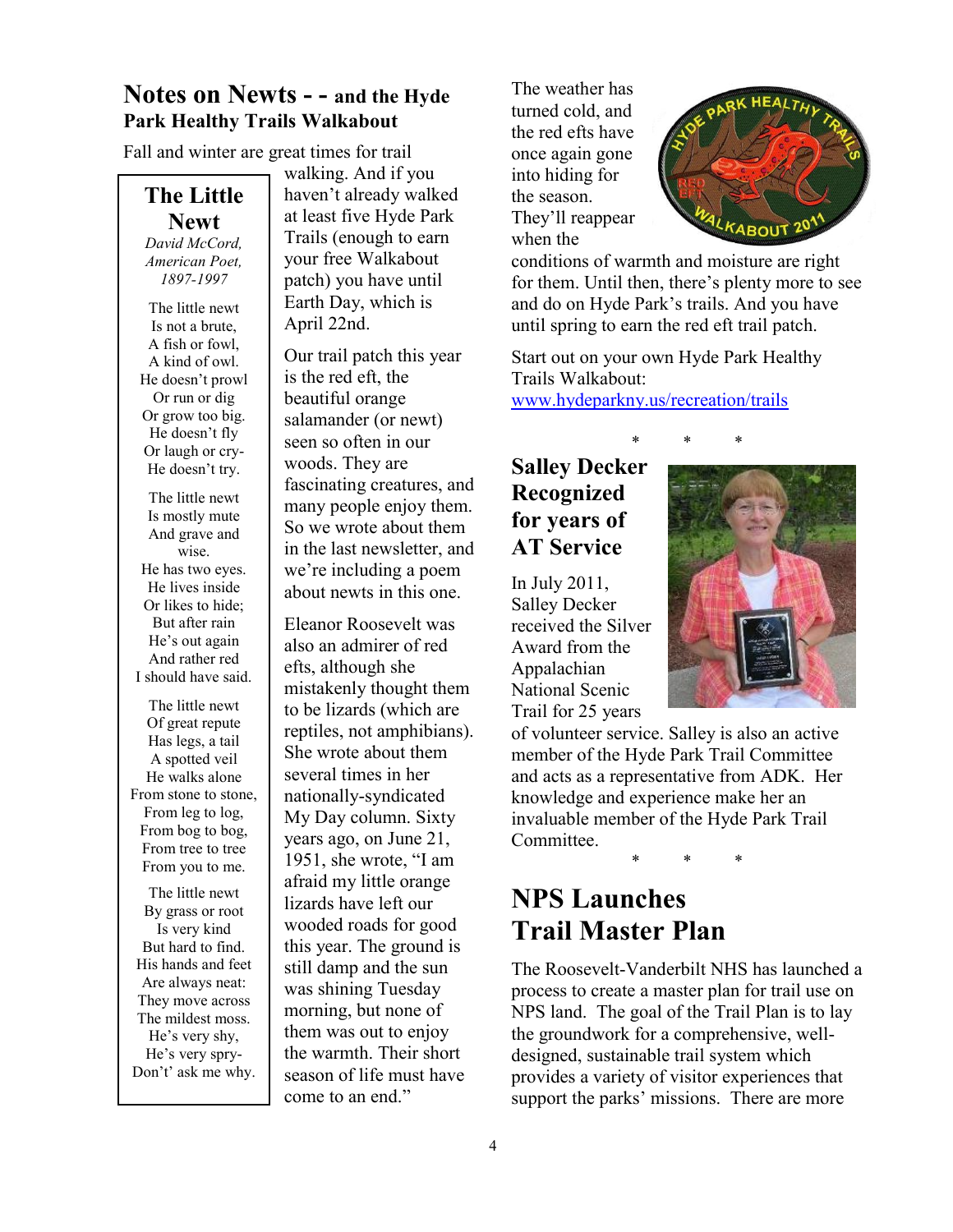than 20 miles of trails on the NPS Hyde Park sites, taking into account public trails, unmarked trails, and user-created trails.

The process involves several stages. These include data collection and evaluation of existing conditions, public outreach, exploration of alternatives for the trail system, and the assessment of the environmental impacts of the options considered. In the spring of 2011, NPS convened a series of focus group workshops and a public meeting to gather input.

A draft plan will be released for public comment during winter 2011-2012, and more public meetings will be scheduled before the plan is finalized.



*Participants discussed trail issues and opportunities at the NPS planning workshops*

\* \* \*

# **Changes Coming to Roosevelt Farm Lane Trailhead on Rte 9**

In 2012, construction of a new parking area and connecting trail will take place at the site of the Hyde Park Drive-In Theater. The existing Farm Lane parking area on Route 9 was always planned as a short-term measure until permanent parking could be constructed. This plan will enable the continued operation of the Drive-In while providing several key improvements:

- Increased parking capacity (expanded from the current 6 spaces to 40 spaces)

- Alignment of the Drive-In entrance with the entrance to the Home of FDR NHS

- Installation of a traffic-actuated signal at the intersection

- Pedestrian walkways connecting from the parking area to Farm Lane

- Sidewalks along Route 9

- Removal of the interim parking area adjacent to the Hyde Park Steakhouse.

Roosevelt Farm lane will remain open throughout the time of construction.



*The Route 9 trailhead and parking for the popular Roosevelt Farm Lane trail will be relocated and expanded in 2012*

#### \* \* \* **National Heritage Area Grant to Interpret Trails at Mills-Norrie**

The Hudson River Valley National Heritage Area awarded Hyde Park Trails a grant to design and produce trailhead maps and interpretive panels at the Mills-Norrie State Park complex.

The final product will be two new, three-sided trailhead kiosks – one at Norrie Point and the other at Staatsburgh Historic Site, the historic